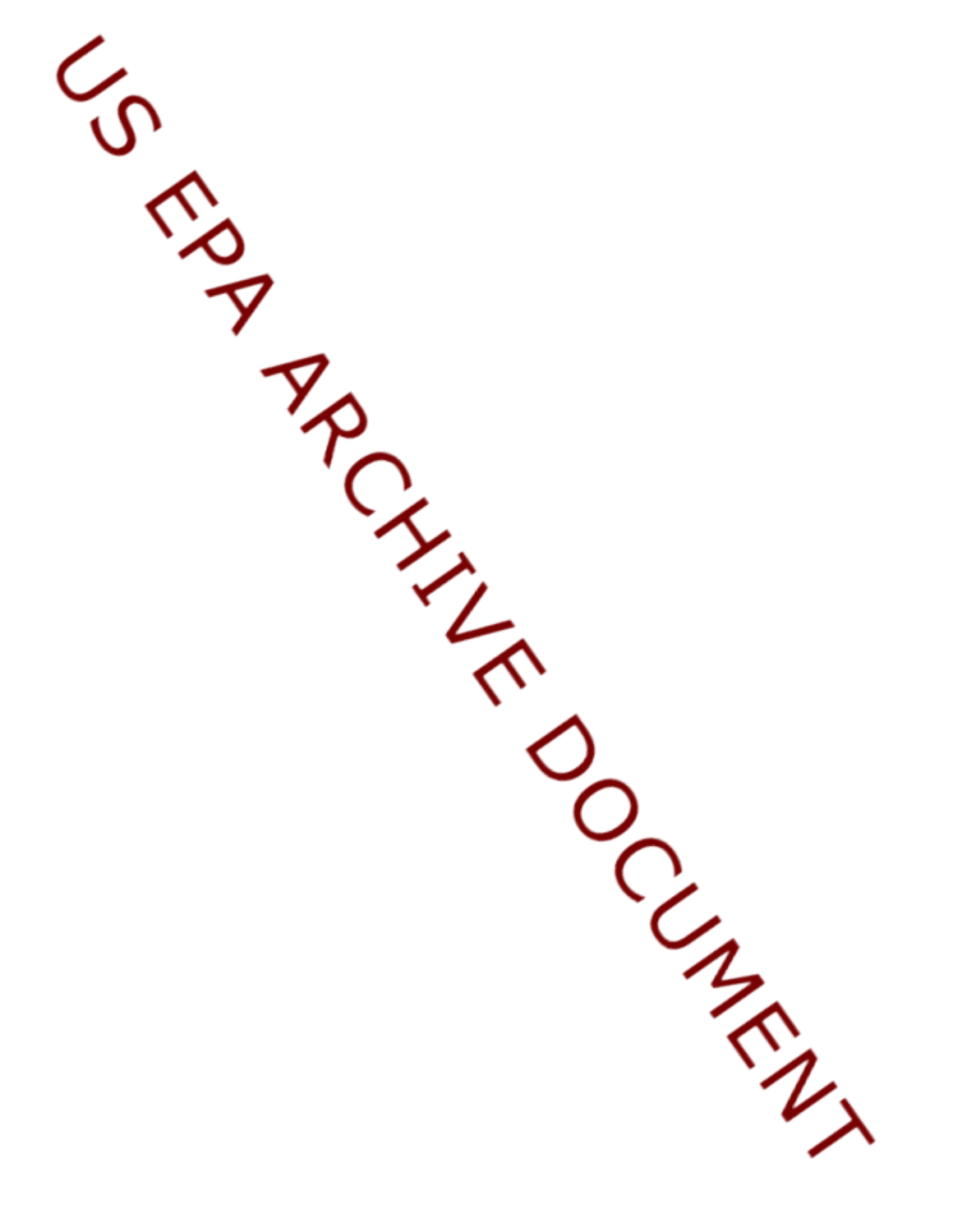AGENCY: ENVIRONMENTAL PROTECTION AGENCY (EPA)

TITLE: ASSISTANCE AGREEMENT FOR ENVIRONMENTAL JUSTICE AND AIR PERMITTING WORKSHOPS

ACTION: UPDATES AND ANSWERS TO QUESTIONS ABOUT THE ASSISTANCE AGREEMENT

RFA #OAR-OAQPS-ITPID-05-02 - Amendment 2

CATALOG OF FEDERAL DOMESTIC ASSISTANCE (CFDA) NO: 66-034

SUMMARY: EPA is providing supplemental information about the assistance agreement and answers to questions received on the assistance agreement.

EPA provides the following Q's and A's as supplemental information for prospective applicants.

1. Can the applicant use a subcontractor?

Response: Yes.

2. Where should the workshops be held?

Response: The limited available funding probably dictates that the workshop for EJ communities take place in a region that has lots of EJ community groups, to keep travel costs down. The advanced title V workshop can be anyplace that is easy to travel to, and the audience will be from across the country.

3. How many people should we plan on training at the workshops?

Response: In the past, we have used a target of 20-25 for the EJ communities workshop; 30-35 for the advanced title V workshop.

4. How much of the budget should be devoted to travel reimbursements?

Response: This figure can vary a lot depending on the number of participants and the distance they must travel. In the past, for the advanced T5 workshop, 40-50 % of the workshop budget has been allocated for travel and lodging for participants and presenters; around 35% of the workshops budget for the Clean Air Act training for EJ Communities was allocated to travel and lodging.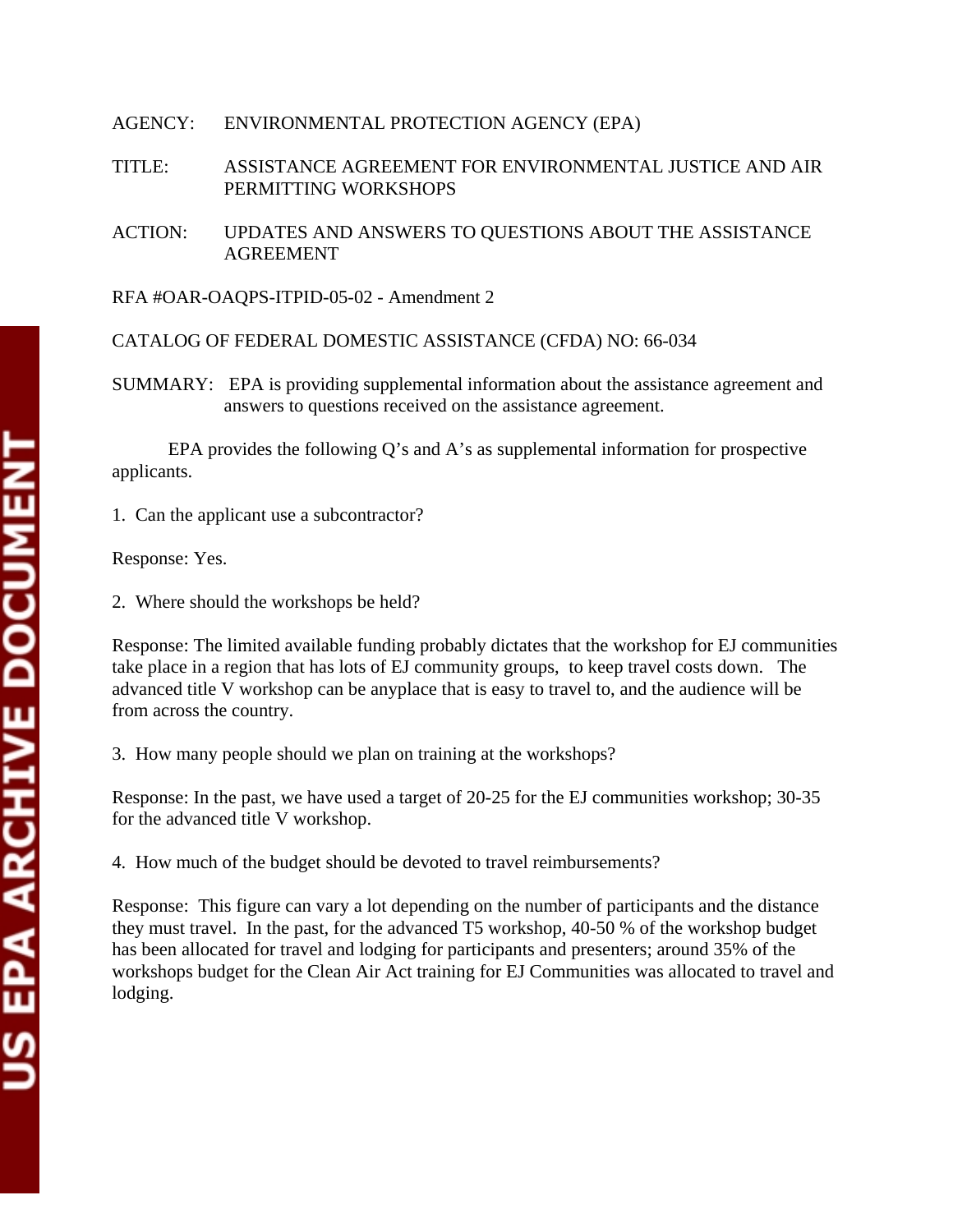5. What information is available from past workshops? Are there materials that are available to get a jump start on the workshops?

Response: The workshop for EJ communities has been piloted and those materials are available. The advanced title V workshop needs to be planned from scratch, since issues have changed over time. Copies of the agendas used for the pilot project for EJ communities and for one of the previous advanced title V workshops is found at the end of this notice. Persons who want the complete workshop materials should send an email to carraway.candace@epa.gov. The pilot project workshop materials are available in PDF format. The advanced title V workshop materials are available in WordPerfect.

EPA has received the following questions about the assistance agreement:

1. Where have similar workshops been held and who are the partners and participants in the training?

Answer: EPA has held workshops in each of its 10 Regional Offices on "Introduction to Title V Permitting" and two workshops entitled "Advanced Title V." The training partner for these workshops was Earthday Coalition, a non-profit in Cleveland Ohio. EPA recently partnered with Golden Gate University Law School to develop a pilot training workshop on the Clean Air Act for EJ communities. The primary audience for all of the workshops have been members and staff of community and environmental organizations.

2. If a nonprofit wants to partner with a University and apply for the grant, do they have to have a legal contract between them before they apply?

Answer: The term partner is very ambiguous. Also, its not when the legal relationship between the non-profit and the university is established, but how and for what purpose. If the non-profit applicant intends to conduct a joint project with the university by providing the university with a subaward as that term is defined at 40 CFR 30.2(ff), then the non-profit does not, as a legal matter, have to compete the subaward to the University. Typically, universities perform research or provide class room training under subgrants. Informal Agency policy encourages competition for subawards but it is not required under the grant regulations.

On the other hand, if all the university is doing is providing what amounts to commercial services for the non-profit such as bookkeeping or project management, then the non-profit would have to follow competitive procurement standards in 40 CFR part 30 to obtain those services.

Listing the university as a "partner" in the application does not absolve the non-profit from responsibility for complying with the applicable regulations.

3. We have an EPA funded air toxics grant to conduct compliance assistance education and training programs with Latino auto body shop workers in Lawrence, MA. The program has been very successful and we have been asked to share our training materials, methods, and strategies with other communities in MA with similar demographic profiles. Would a training program for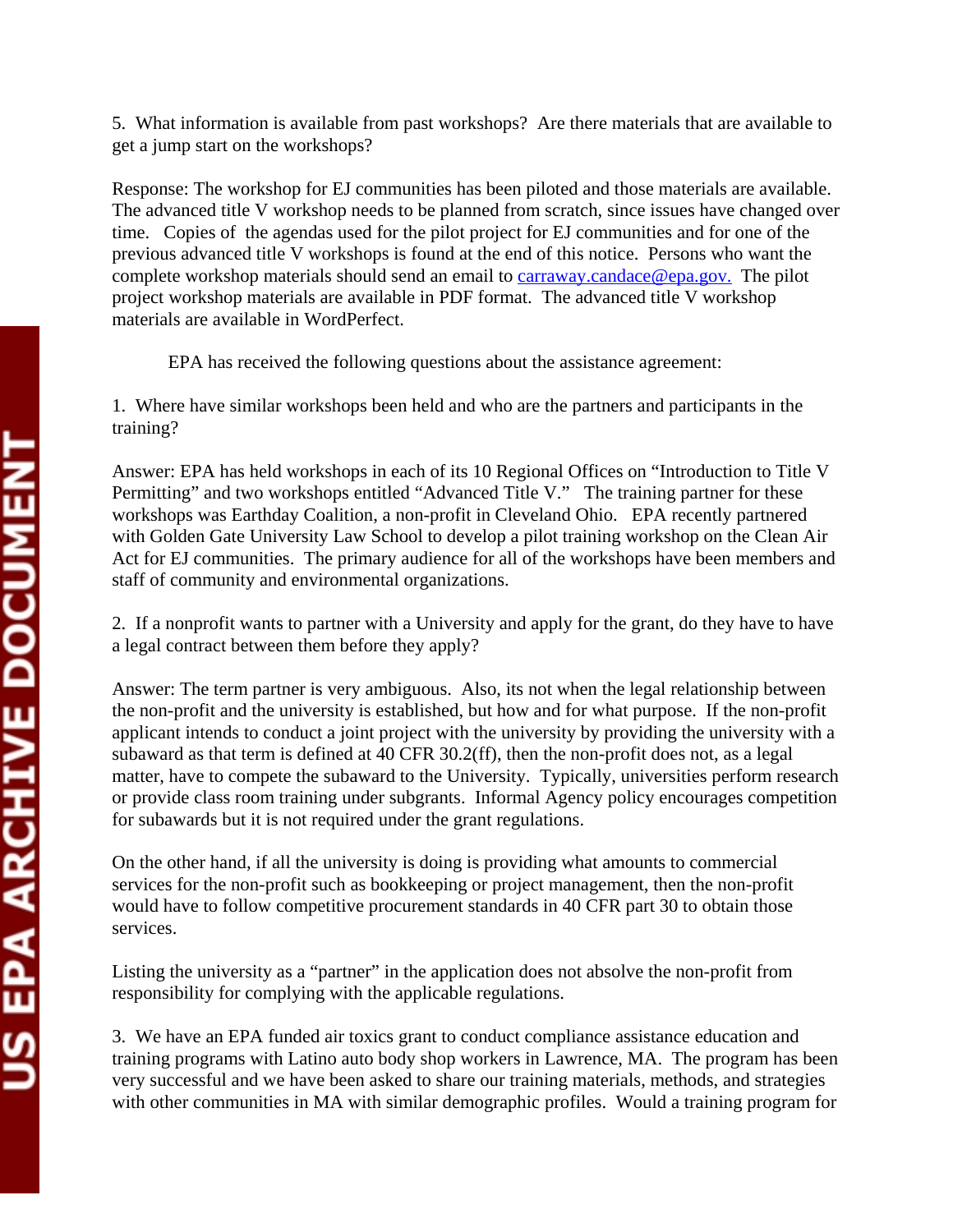local officials, residents, auto body shop workers, and community organizations in EJ communities in MA be appropriate for this RFA?

Answer: A training program for local officials, residents, auto body shop workers, and community organizations in EJ communities in MA could be appropriate for one part of the assistance agreement, i.e., the workshop on the Clean Air Act for EJ communities. However, EPA expects that workshop to be a review of several Clean Air Programs, including permitting and State Implementation Plans, not just air toxics and compliance. Additionally, the second workshop on Advanced title V issues should be geared towards persons and groups that have substantial experience with title V issues. It is not clear whether the persons you describe would have that experience.

4. Were the funding amounts for previous workshops similar to the funding for this assistance agreement?

Answer: Yes.

5. What characteristics will the successful applicant have?

Answer: Please refer to the evaluation criteria listed in the section V of the Request For Applications (RFA).

6. Are colleges eligible applicants?

Answer: Yes.

7. A petroleum refinery wants to locate in our area, and a number of communities may be affected. Is it premature to apply for this assistance agreement?

Answer: EPA is not in a position to say whether the application would be premature. Please refer to the evaluation criteria listed in the section V of the Request For Applications (RFA) and the other material provided in this announcement to make that determination.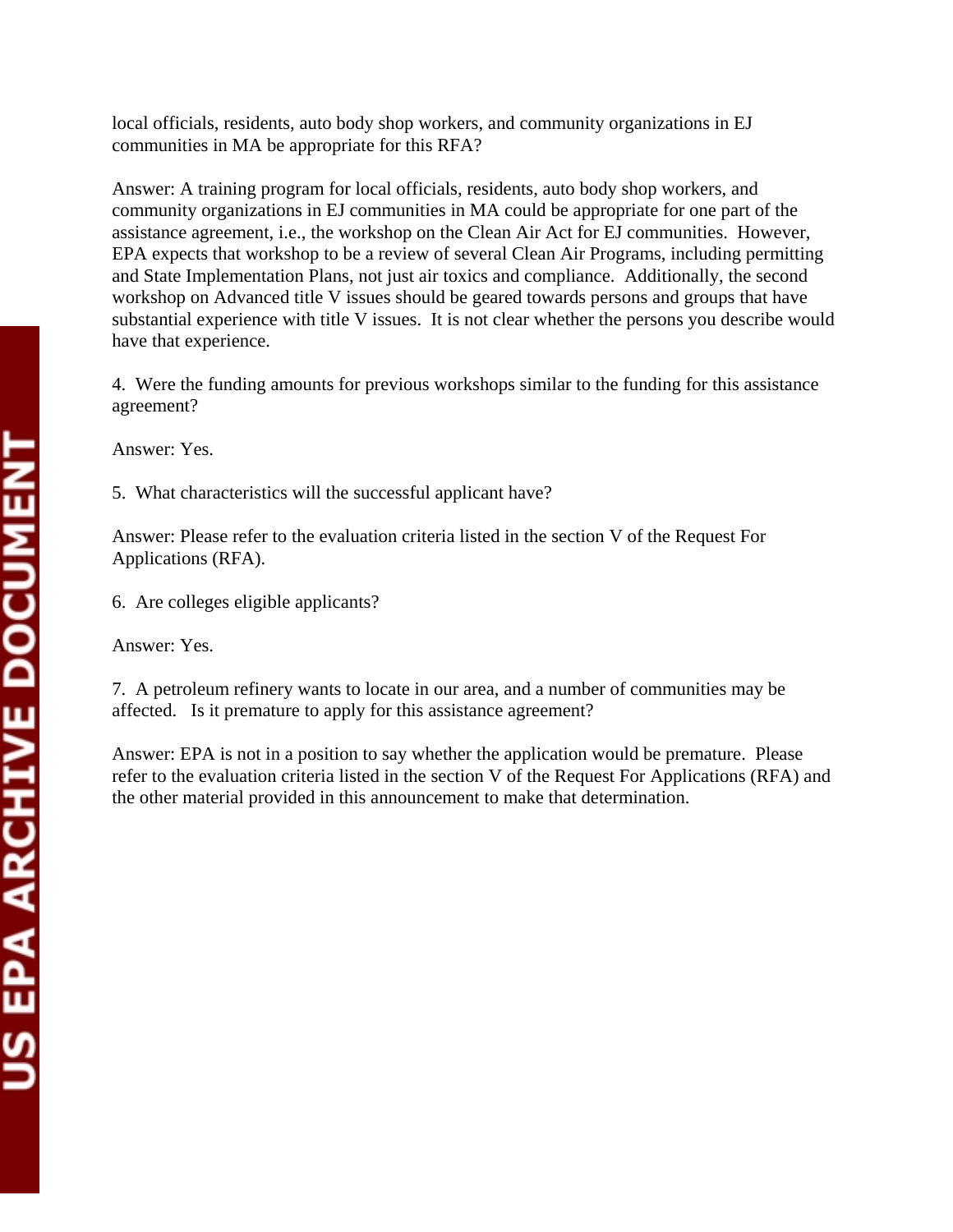Agendas used in previous trainings:

# *Clean Air Act Training Golden Gate University School of Law San Francisco, CA July 16 &17, 2004*

#### *AGENDA*

#### Friday, July 16 Saturday, July 17

| 8:30-9:00       | Registration                                                                                                                 | 8:30-9:00   | Review agenda                                                                                                        |
|-----------------|------------------------------------------------------------------------------------------------------------------------------|-------------|----------------------------------------------------------------------------------------------------------------------|
| $9:00-10:15$    | Introductions and Welcome                                                                                                    | 9:10-11:00  | Overview of Clean Air Act Permitting, with<br><b>Emphasis on New Source Review</b>                                   |
| $10:00 - 10:15$ | <b>Break</b>                                                                                                                 |             | Matt Haber, USEPA Region 9;<br>Kelly Haragan, Environmental Integrity<br>Project                                     |
| 10:25-11:30     | Overview of Air Pollution: Sources<br>and Applicable Laws                                                                    | 11:00-11:10 | <b>Break</b>                                                                                                         |
|                 | Eileen Gauna, Southwestern<br>University School of Law; Cliff<br>Rechtschaffen, Golden Gate<br>University School of Law      | 11:10-12:00 | Introduction to Environmental Justice<br>Richard Drury, Adams Broadwell Joseph &<br>Cardozo                          |
| 11:30-1:00      | Lunch                                                                                                                        | 12:00-1:00  | Lunch                                                                                                                |
| $1:00-2:00$     | Overview of Clean Air Act<br>Veronica Eady, Tufts University                                                                 | $1:00-1:45$ | Exercise on EJ and Permitting<br>Richard Drury, Adams Broadwell Joseph &<br>Cardozo                                  |
| $2:00-2:10$     | <b>Break</b>                                                                                                                 | $1:45-2:40$ | Introduction to Title V Operating Permits<br>Candace Carraway, USEPA Office of Air<br>Quality Planning and Standards |
| $2:10-3:45$     | <b>State Implementation Plans</b><br>Genevieve Damico, USEPA<br>Region 5, Alan Ramo, Golden<br>Gate University School of Law | $2:40-2:50$ | <b>Break</b>                                                                                                         |
| $3:45-3:55$     | <b>Break</b>                                                                                                                 | $2:50-3:15$ | Exercise on Title V<br>Candace Carraway, USEPA Office of Air<br>Quality Planning and Standards                       |
| $3:55-4:25$     | Hazardous Air Pollutants<br>Genevieve Damico, USEPA<br>Region 5                                                              | $3:15-4:15$ | <b>Emerging Issues</b><br>Helen Kang, Golden Gate University School<br>of Law                                        |
| $4:25-4:45$     | Feedback, logistics, wrap-up                                                                                                 | $4:15-5:00$ | Feedback, wrap-up, next steps                                                                                        |

---------------------------------------------------------------------------------------------------------------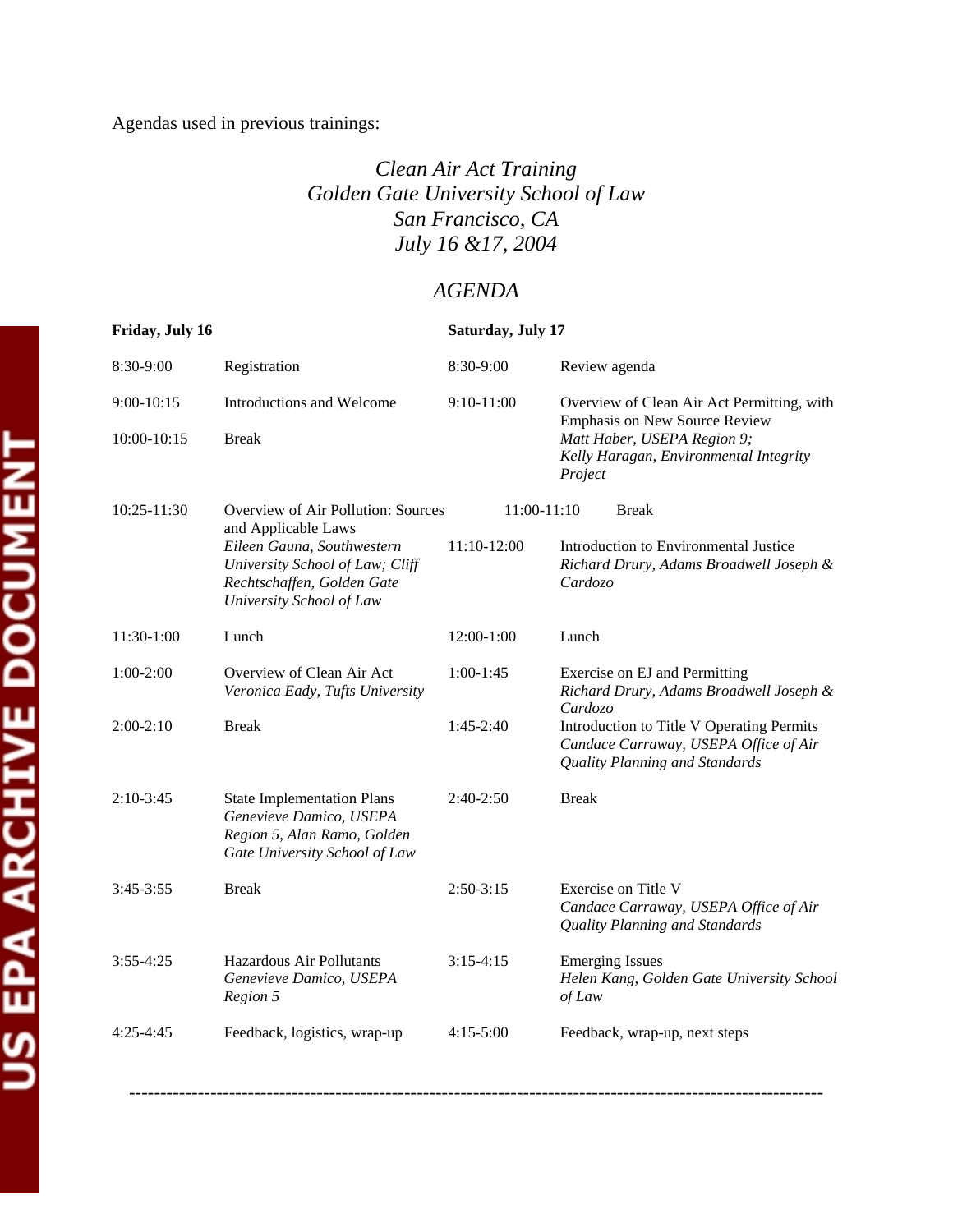## *Advanced Title V Training Workshop Research Triangle Park, NC May 13-14, 2002 Sponsored by Earth Day Coalition and the US Environmental Protection Agency*

#### *AGENDA*

## **Day One- Monday May 13**

- noon-12:30 **Introductions, welcome, ground rules, review day one agenda**: Adam Zeller (Earth Day Coalition), Bill Harnett (EPA Office of Air Quality Planning and Standards), Candace Carraway (EPA OAQPS)
- 12:30-1:30 **How Sources Get out of Title V**: Glenn Landers (Ohio Sierra Club), Carol Holmes (EPA Office of General Counsel), Genevieve Damico (EPA Region V)
- 1:30 -2:00 **Introduction to Monitoring**: Kelly Haragan (Texas Public Citizen), Barrett Parker (EPA OAQPS)
- 2:00 2:15 **Break**
- 2:15- 3:30 **CAM:** Kelly Haragan (Texas Public Citizen), Barrett Parker (EPA OAQPS)
- 3:30-4:30 **Technology and Monitoring**: Jane Williams (California Communities Against Toxics)
- 4:30-4:45 **Feedback from participants**: Adam Zeller (EDC)
- 4:45-5:00 **Break**
- 5:00-6:00 **Title V Reporting**: Keri Powell (Earthjustice), Margaret Love (North Carolina Department of Natural and Environmental Resources) Tracy Peel (New York Public Interest Research Group)